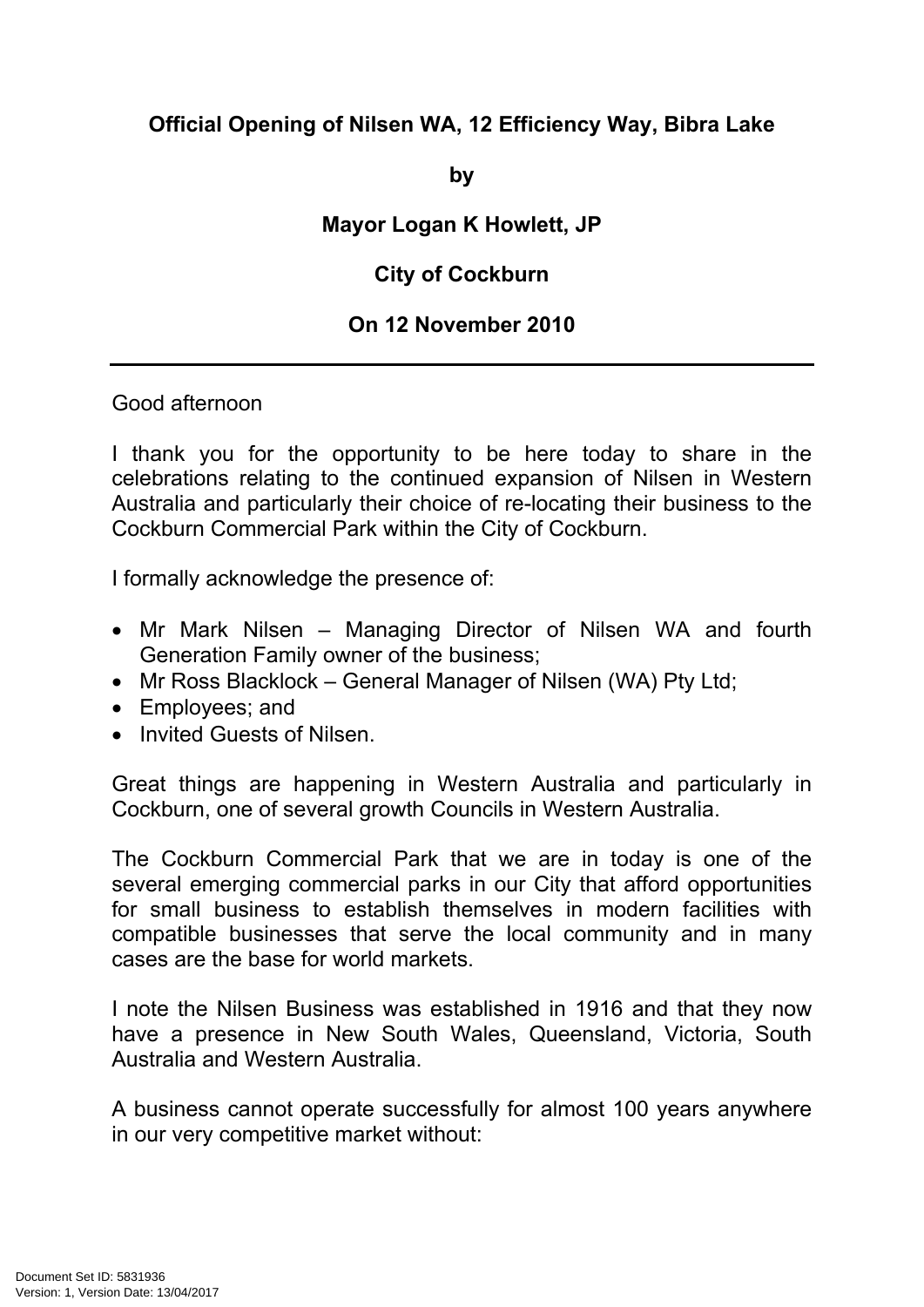- astute leadership,
- a strategic direction for the future,
- a commitment to attracting, retaining and rewarding its workforce,
- attention to detail in terms of customer service: and
- importantly, positioning the business for future growth.

As a major electrical contractor, Nilsen have demonstrated all of the above traits and that is one reason why we are gathered here today in this new facility – a dream being realised based on business values and investments that have stood the test of time.

The milestones that Nilsen have achieved in Western Australia since purchasing Nichol & Co some 25 years ago would have pleased the most discerning business owner however 'driven' people never stop at this point - they move on to deliver stronger returns, that benefit the business, the employees and the customers they serve which can be summarised by the phrase I saw on your website earlier today:

"The World of Nilsen, A Strong Past, a Promising Future"

I particularly note that Nilsen employs in excess of 260 people including over 50 fully Indentured Electrical Apprentices and that many of your employees live locally and enjoy working close to their homes.

The City of Cockburn is a strong supporter and advocate for business growth in the south west metropolitan area being one of 6 member local governments that form the South West Group.

The South West Group, like your company's Western Australian branch, has recently celebrated 25 years of operation. In our case, representing a population of over 350,000 from a regional perspective and one that will top 500,000 within the next 20 years or sooner.

We know and understand that strong employment growth is critical to our future and that businesses like Nilsen's help to shape successful communities that are sustainable and that have the capacity to deliver a world class living environment for those who choose to live, work, recreate and invest in our region.

The City of Cockburn are active members of the Melville/Cockburn Chamber of Commerce and Business Foundations and encourage Industry and small business to be aware of the opportunities they have